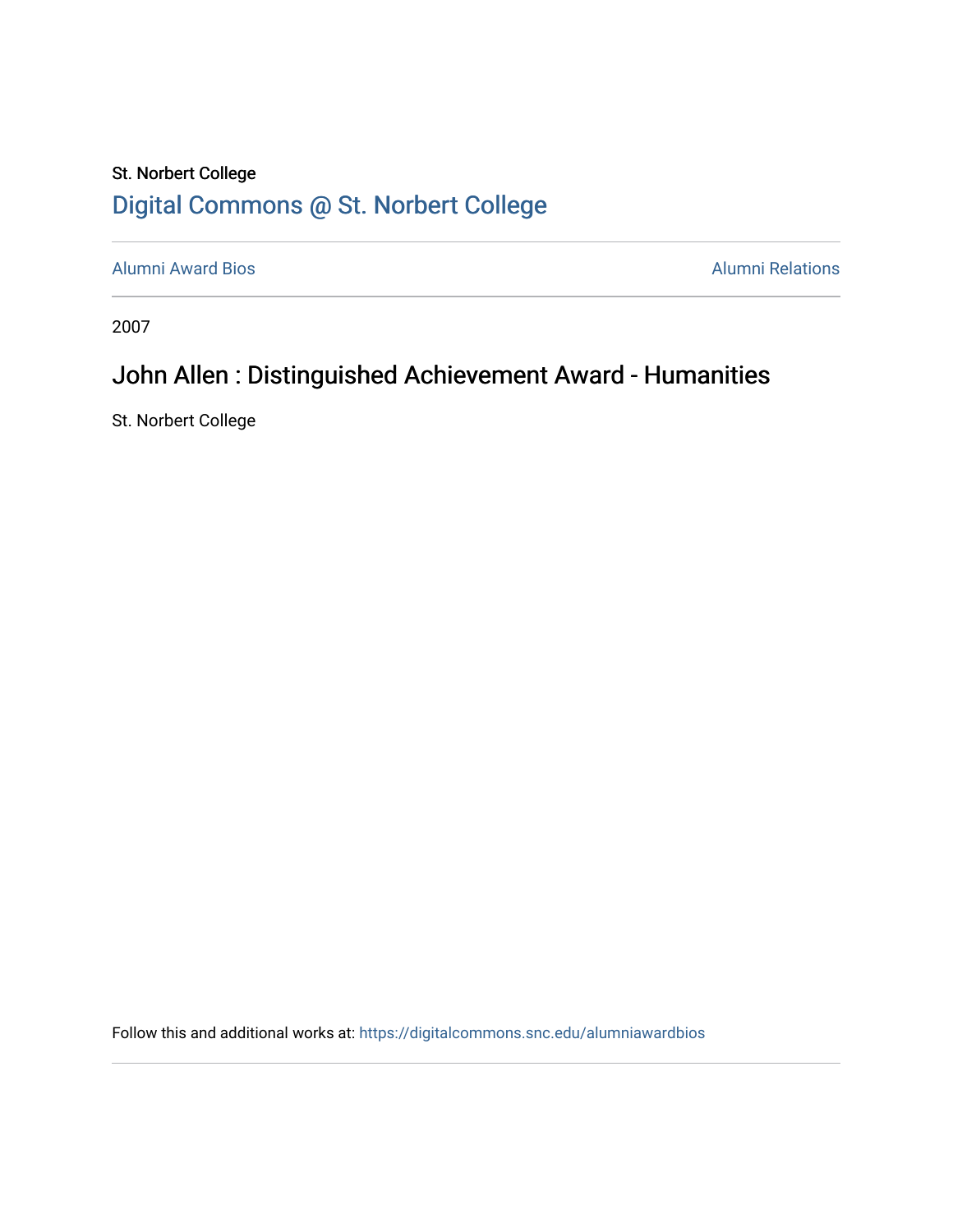

 $\geq$  [Alumni](https://www.snc.edu/alumni/)  $\geq$  [Alumni Awards](https://www.snc.edu/alumni/awards/)  $\geq$  2007 Distinguished Achievement Award - Humanities A

## [Alumni](https://www.snc.edu/alumni/index.html)

[Events & Reunions](https://www.snc.edu/alumni/event/index.html) [Behind the Arch](https://www.snc.edu/alumni/event/behindthearch/) [Benefits and Services](https://www.snc.edu/alumni/benefits.html) [Get Involved](https://www.snc.edu/alumni/getinvolved.html) [Give to SNC](http://giving.snc.edu/) [Alumni Awards](https://www.snc.edu/alumni/awards/index.html) [Past Recipients](https://www.snc.edu/alumni/awards/recipients.html) [Knight Lights](https://www.snc.edu/alumni/knightlights/index.html) [Alumni-Owned](https://www.snc.edu/alumni/directory/index.html) [Businesses Network](https://www.snc.edu/alumni/directory/index.html) [Alumni Board](https://www.snc.edu/alumni/alumniboard.html) [Student Alumni](https://www.snc.edu/alumni/saa.html) [Ambassadors](https://www.snc.edu/alumni/saa.html) [Staff](https://www.snc.edu/alumni/contactus.html)

## 2007 Distinguished Achievement Award - Humanities John Allen '97

John Allen has distinguished himself, not only as a teacher and scholar, but also as someone who lives out much of what he imparts to his students in the classroom.

As a teacher at U.W. Milwaukee, U.W. Waukesha, Marquette University, and now at Milwaukee Area Technical College, John has taught a wide variety of writing and literature courses. His love of reading and literature probably began and was stimulated when his mother, who worked in the SNC library, regularly brought him to work where he explored the library's resources and read widely. He now credits his mother, Beverly, and these early experiences for instilling confidence in his research and writing abilities.

As a St. Norbert College student, and as an English and Communication major, John spent even more time in the library. He credits his teachers, especially Bob Boyer, Kyoko Mori, John Neary, and Steve Westergan, who offered him interesting classes, constructive advice and encouragement, and prompted him to pursue graduate studies that culminated in earning his Ph.D. in English (literary studies emphasis) from the University of Wisconsin-Milwaukee in 2001. John gives special credit to John Neary for providing a model of the ideal English teacher.

But, there was another very important influence on John's career and life as an extension of his life in the classroom. Dr. Karina O'Malley, Professor Emeritus of Sociology at SNC, taught John "that you have to put your beliefs into action." In her classes, and by the example of her own life, O'Malley demonstrated to him "… the importance of putting social justice into practice." While he was a student at SNC, John was active in a group of students who worked with O'Malley to help found the very first homeless shelter in the Green Bay area, a shelter that was much needed and that led to the establishment of several other such shelters in the region.

Since then, John has been a frequent volunteer in homeless shelters. In the classroom, he tells his students how he "learned more about homelessness by working in shelters than I did by writing a book or reading hundreds of other books and articles on the subject." He also encourages his students to participate in service learning activities outside the classroom.

His students have commented that John's classes "have made them reconsider their opinion on ... complex social issues …" Since graduation, he has taught, written, and lectured on literature and social justice in the context of homelessness, the death penalty, prison, gangs, immigration,